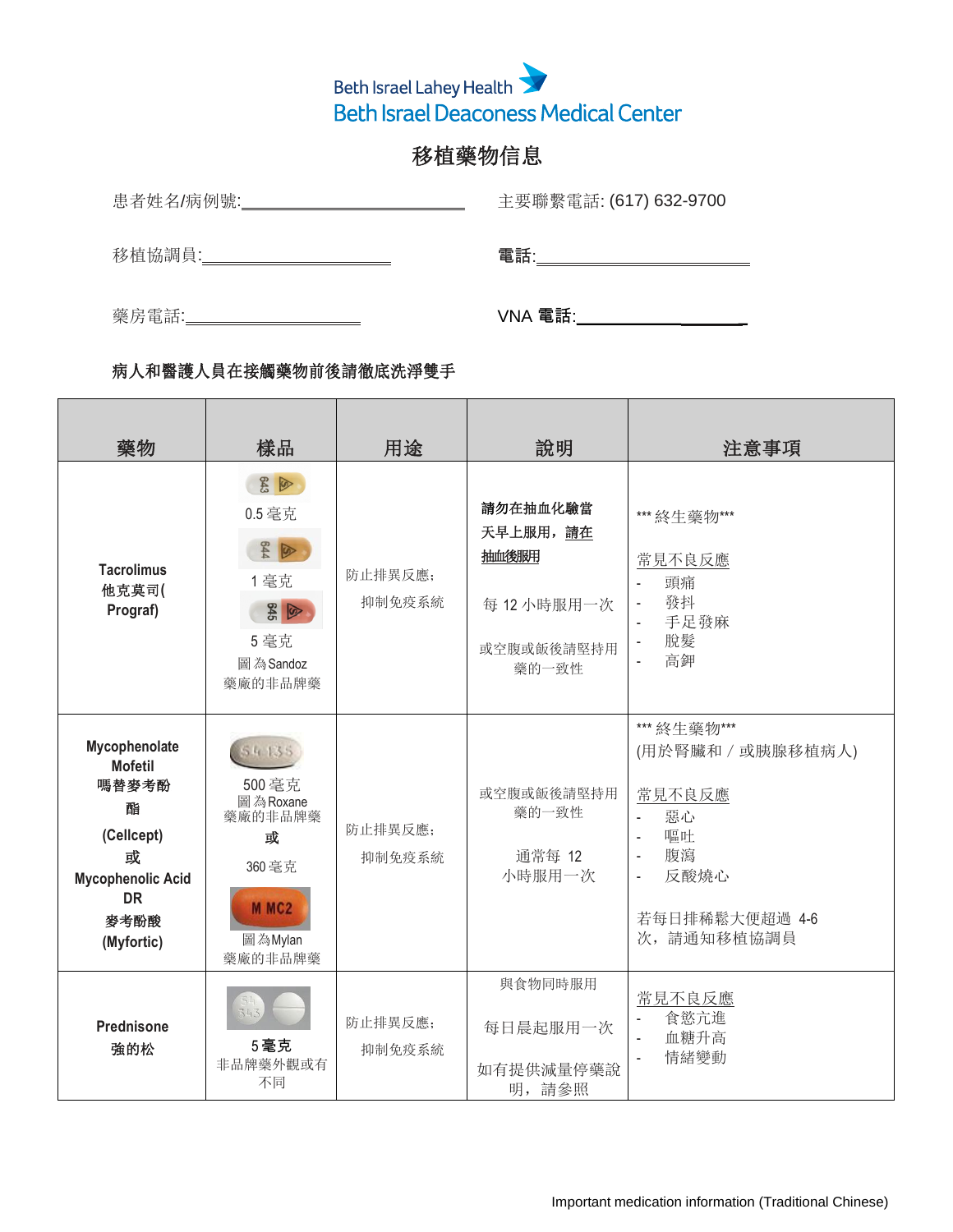| 藥物                                                                                    | 樣品                                                                   | 用途               | 說明                               | 注意事項                                                                |
|---------------------------------------------------------------------------------------|----------------------------------------------------------------------|------------------|----------------------------------|---------------------------------------------------------------------|
| Valganciclovir<br>纈更昔洛韋<br>(Valcyte)                                                  | VGC.<br>450 毫克<br>圖為名為Valcyte的品<br>牌藥                                | 防止病毒感染           | 所用劑量參考腎功<br>能                    | - 服用 3 至 6 個月<br>停藥日期: 2000年 第2章 第2章 第2章 第2章 第2章 第2章 第2章 第2章 第2章    |
| Sulfamethoxazole/<br>Trimethoprim<br>磺胺甲惡唑 /<br>甲氧苄啶<br>(Bactrim SS or<br>SMZ/TMP)    | 1片<br>非品牌藥外觀或有<br>不同                                                 | 防止肺部和泌尿系<br>統感染  | 每日一次                             | - 大部份病人服藥一年                                                         |
| <b>Nystatin</b><br><b>Solution</b><br>制霉素                                             | 5                                                                    |                  | 服用制霉素<br>溶液後禁食禁水 20<br>分鐘        | - 制霉素- 腎臟和 / 或胰腺移植病人<br>- 4周<br>- 氟康唑 - 肝移植 - 2個月<br>- 與他克莫司相互作用,   |
| 溶液<br>或<br>Fluconazole<br>氟康唑<br>(Diflucan)                                           | 毫升<br>或<br>LZ 200<br>200 毫克<br>非品牌藥外觀或有<br>不同                        | 防止口腔和咽喉部<br>真菌感染 | 制霉素<br>溶液每日服用 4 次<br>氟康唑每日服用 1 次 | 忘服本藥將會導致他克莫司<br>水平降低和 排異反應<br>- 停服本藥時他克莫司的劑量<br>需要相應調整,相關說明將<br>會提供 |
| <b>Famotidine</b><br>法莫替丁<br>(Pepcid)<br>或Ranitidi<br>ne<br>雷尼替丁<br>(Zantac)<br>(善胃得) | 20<br>毫克或<br>150 毫克<br>非品牌藥外觀或有不<br>同                                | 預防胃潰瘍            | 每日服用 1至 2次                       | - 器官移植後服用 8<br>周如果病人沒有服用 Protonix<br>或 Prilosec (見下文)               |
| Pantoprazole<br>泮托拉唑<br>(Protonix)<br>或<br>Omeprazole<br>奧美拉唑<br>(Prilosec)           | <b>PROTONIX</b><br>40 毫克<br>I MYLAN MYLAN<br>20 毫克<br>非品牌藥外觀或有<br>不同 | 預防胃潰瘍            | 每日服用 1次或 2次                      | 器官移植前若病人服用此藥(或同<br>類藥物)請繼續服用                                        |